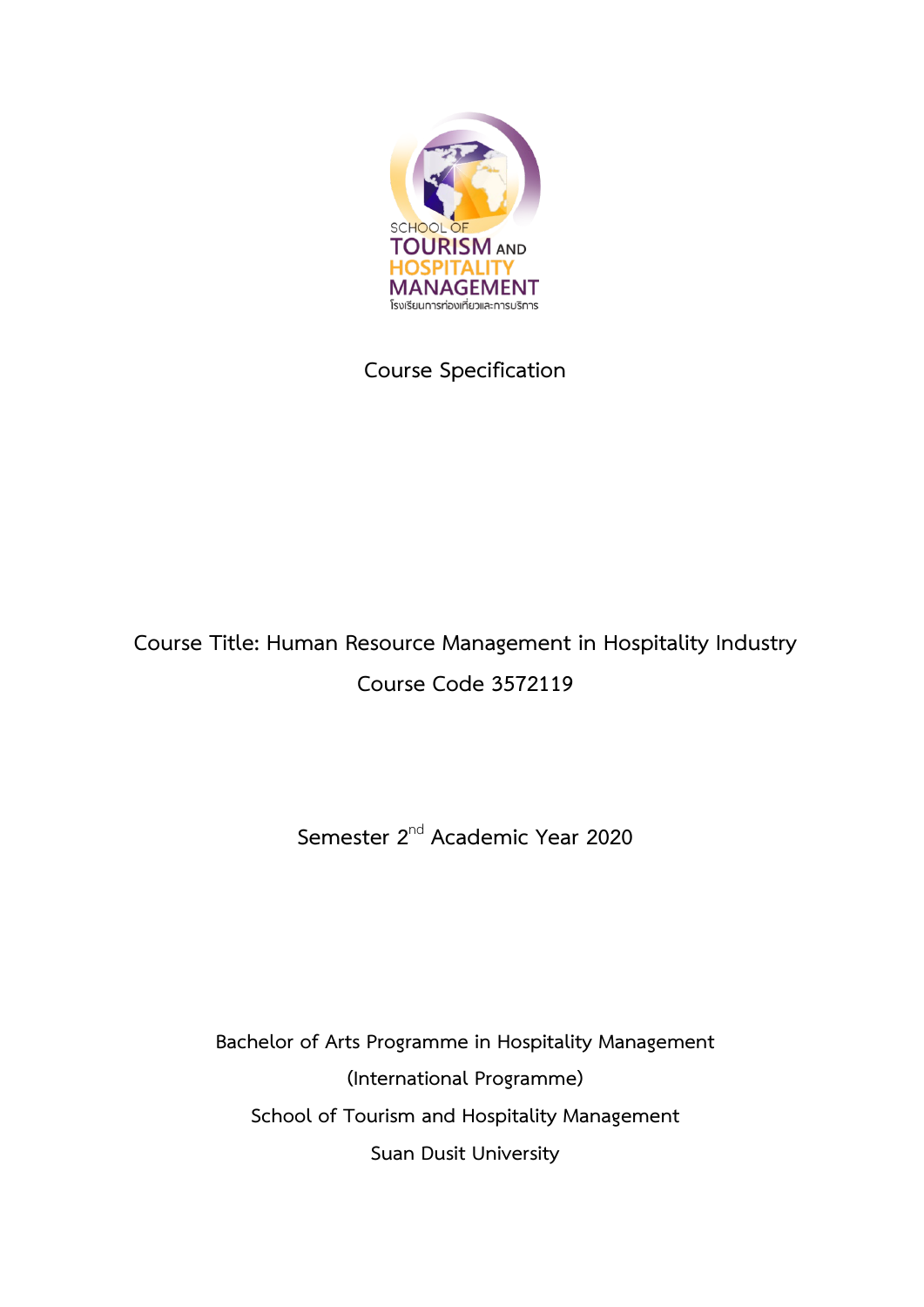# **Content**

|           |                                                 | page |
|-----------|-------------------------------------------------|------|
| Section 1 | General information                             | 3    |
| Section 2 | Aims and Objectives                             | 4    |
| Section 3 | Course Description and Implementation           | 4    |
| Section 4 | Development of Students' Learning Outcomes      | 5    |
| Section 5 | Teaching and Evaluation Plans                   |      |
| Section 6 | Teaching Materials and Resources                | 10   |
| Section 7 | Evaluation and Improvement of Course Management | 11   |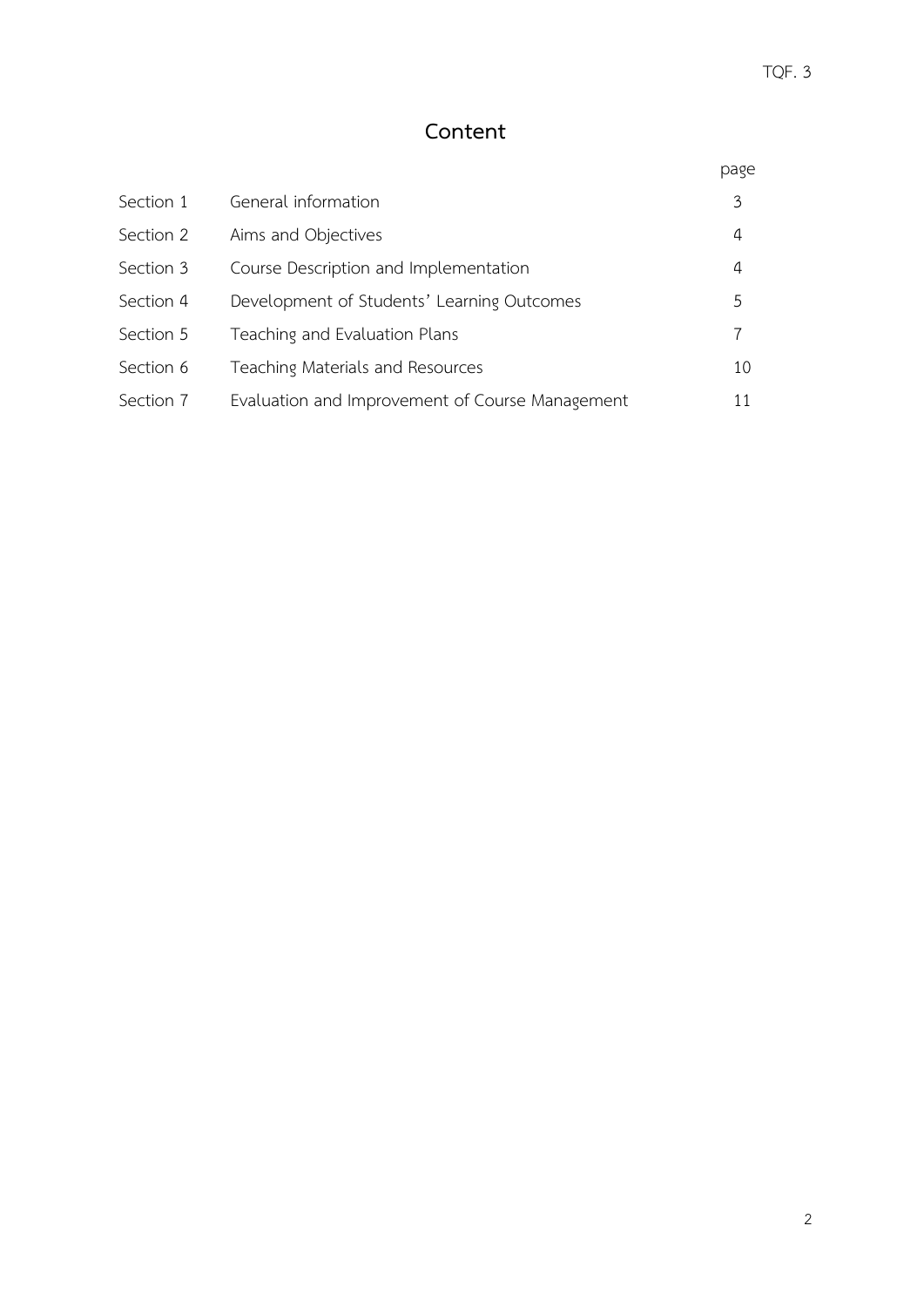# **Course Specification**

**Campus/faculty/department** School of Tourism and Hospitality Management

#### **Section 1 General Information**

#### **1. Course code and course title**

Course code: 3572119 / Course Title: Human Resource Management in Hospitality

Industry

#### **2. Number of credits**

 $3(3-0-6)$ 

# **3. Curriculum and type of subject**

- 3.1 Bachelor of Arts Programme in Hospitality Management
- 3.2 Type of Subject: Specific Courses

## **4. Responsible faculty members**

- **4.1 course coordinator** AJ.Tipvimon Prasertsri
- **4.2 Instructors** AJ.Tipvimon Prasertsri

# **5. Semester / year of study**

semester 2 academic year 2020 /student year 2

# **6. Pre-requisite (if any)**

None

# **7. Co-requisites (if any)**

None

#### **8. Venue of study**

Suan Dusit University

#### **9. Date of latest revision**

14/11/2020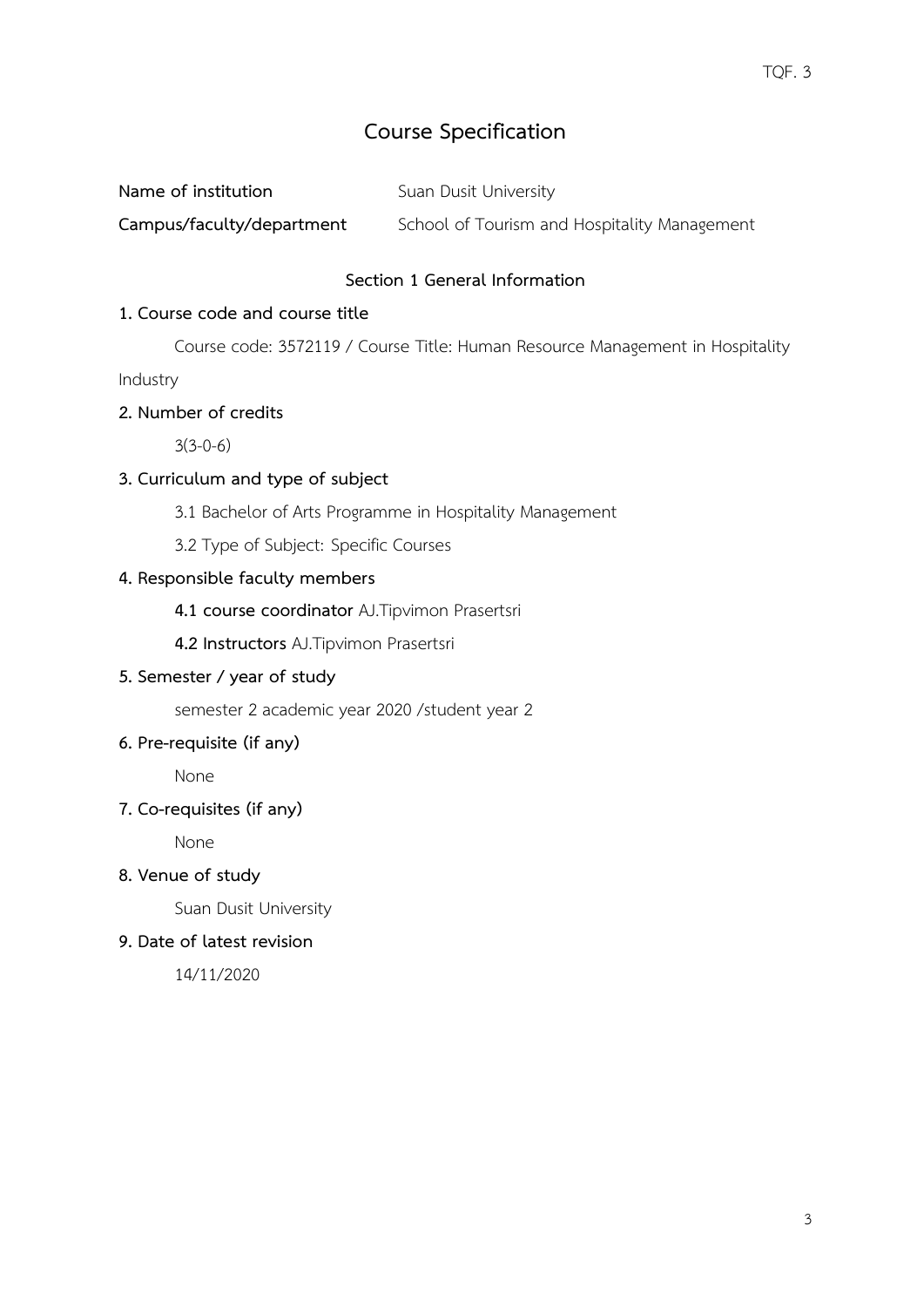#### **Section 2 Aims and Objectives**

#### **1. Aims of the Course**

 The objective of the course is to teach the basic principles as well as modern strategies of human resource management in hospitality—how an organization acquires, rewards, motivates, uses, and generally manages its people effectively. In addition to providing a basic legal and conceptual framework for managers, the course will introduce the manager to practices and techniques for evaluating performance, structuring teams, coaching and mentoring people, and performing the wide range of other people related duties of a manager in today's increasingly complex workplace.

#### **2. Objectives of Course Development/Modification**

1. To gain a theory and general idea about Human Resource Management for Hospitality

2. To be able to explain how to manage people in the diversity in the workplace.

3. To apply the knowledge and develop the personal skills for working in tourism industry

4. To know how to retain people with the skills necessary to accomplish the business's goals

#### **Section 3: Course Description and Implementation**

#### **1. Course Description**

 Role of human resource management, work and labour regulation strategic of human resource management in an international level related to host, home and third nationals, recruitment, selection, training, development and compensation, expatriation and repatriation by applying case study of the human resource from selected countries the basic principles of strategic human resource management..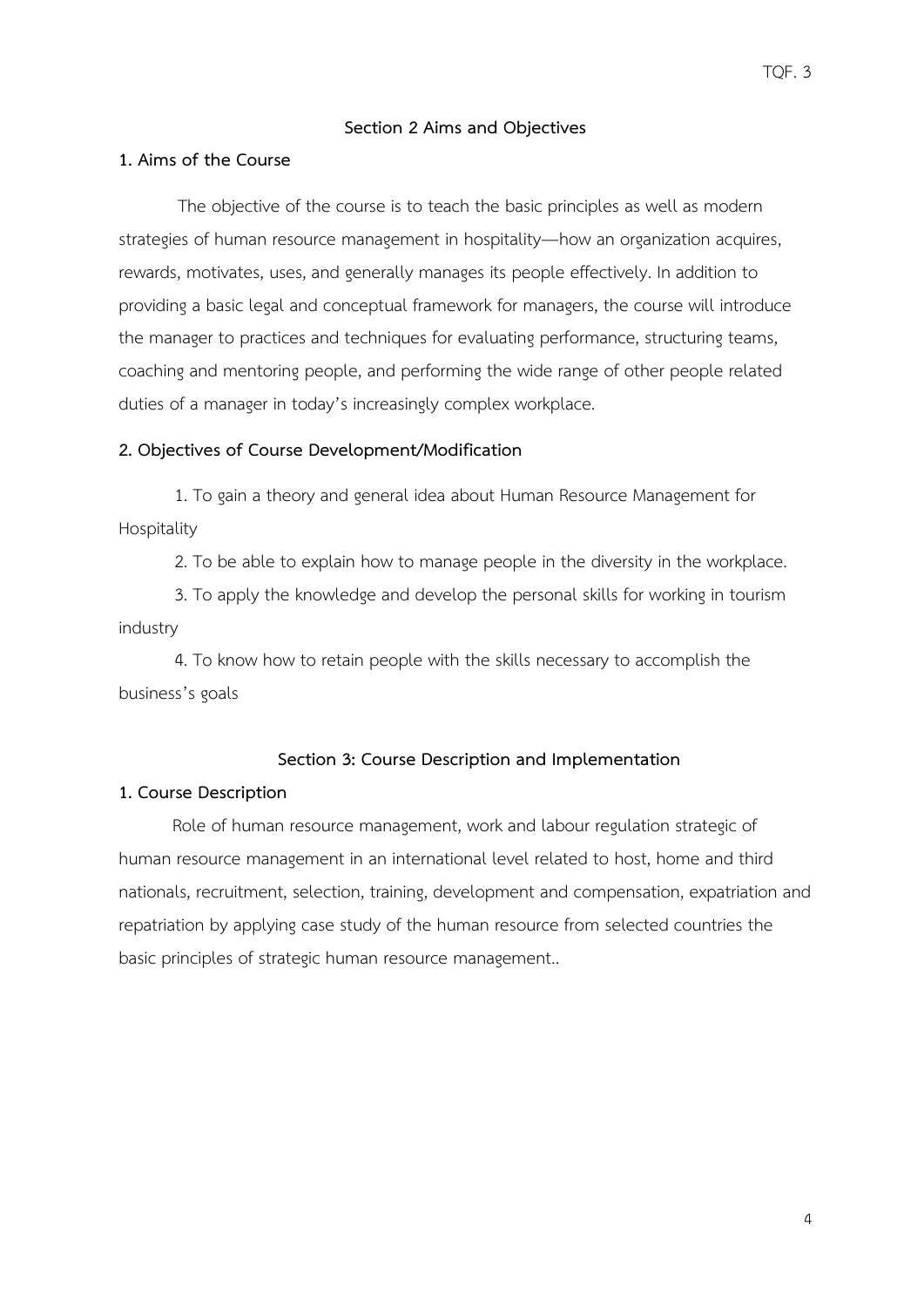#### **2. Number of Hours per Semester**

| Lecture<br>(Hour) | Additional class<br>(Hour) | Laboratory/field<br>trip/internship<br>(Hour) | Self-study<br>(Hour) |
|-------------------|----------------------------|-----------------------------------------------|----------------------|
| 45                | -                          | -                                             | 90                   |

## **3. Number of hours that the lecturer provides individual counseling and guidance**

- In class and course convener will be available for additional academic advice for 2 hours per week

# **Section 4 Development of Students' Learning Outcomes**

#### **1. Morality and Ethics**

## **1.1 Expected outcome on morality and ethics**

Enable the students to be responsible, disciplined, honest and able to morally and ethically apply specific skills learnt throughout this course as follows:

- (**1) To realise good values, moral conscience and ethics, to be able to deal with the conflicts relating to profession etiquette.**
- $\overline{O}$  (2) To be self and social responsible with good attitude and behaviour.
- $\bigcirc$  (3) To responsible of duties, good membership and develop leadership skills and act as a role model to others.
	- (4) To be disciplined and follow the organisational and social rules and regulations.

# **1.2 Teaching methods**

- lecturing alongside with examples of moral and ethical issues such in referencing and matters related to intellectual property law

- organising a focus group to find relevant examples

# **1.3 Evaluation methods**

- Frequency of attendance and punctuality of assessment submission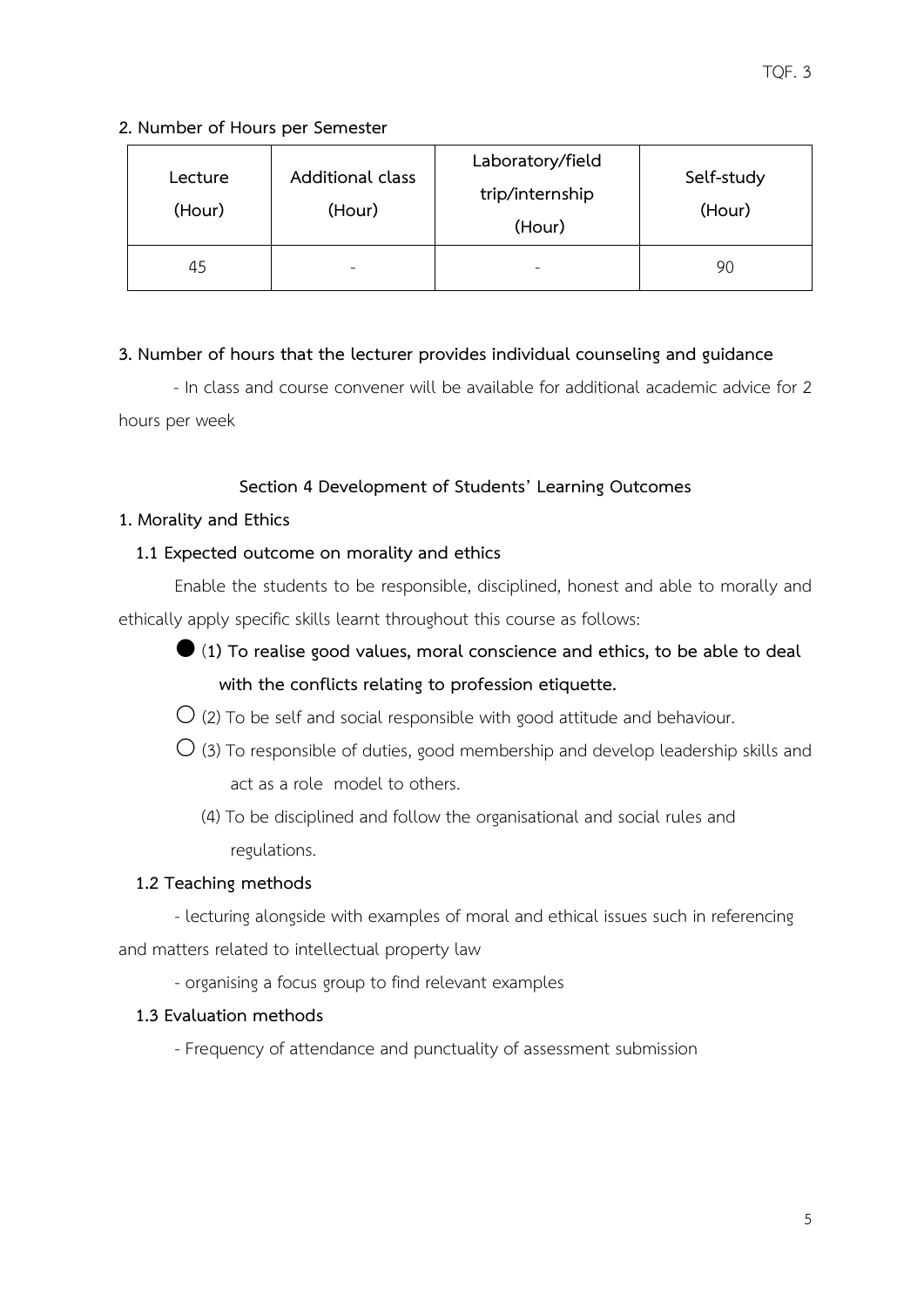#### **2. Knowledge development**

#### **2.1 Expected outcome on Knowledge and skills development**

(1) To understand the important principles and theories of Hospitality Human Resource Management, and related skills systematically and globally.

 **(2) To be able to integrate knowledge of hospitality with other related fields.**

 (3) To understand research designs and methodology in order to solve organization problems and to develop organizational knowledge management.

#### **2.2 Teaching methods**

- Lecture, focus group, group work, academic presentation, analytical studies, academic assessments throughout the semester

#### **2.3 Evaluation methods**

- Mid-term exam, and final exam
- Other written and verbal assessments throughout the semester

#### **3. Intellectual Knowledge Innovation**

#### **3.1 Expected outcome on Intellectual Knowledge Innovation**

 **(1) To be able to evaluate and analyze data, and able to think critically and systematically in order to find cause, effect, and resolution of the problems in depth.**

 (2) To be able to apply methodologies, synthesis, evaluation both practically and theoretically in actual operations.

 $\bigcirc$  (3) To be able to suitably apply knowledge and innovation in business term and able to adapt innovation technology to the profession and related fields.

#### **3.2 Teaching methods**

- Group work and academic presentation
- Group discussion regarding academic writing

#### **3.3 Evaluation methods**

- Exams and assessments that focus on students' critical thinking analysis

#### **4. Interpersonal Skills and Responsibility**

#### **4.1 Expected outcome on Interpersonal Skills and Responsibility**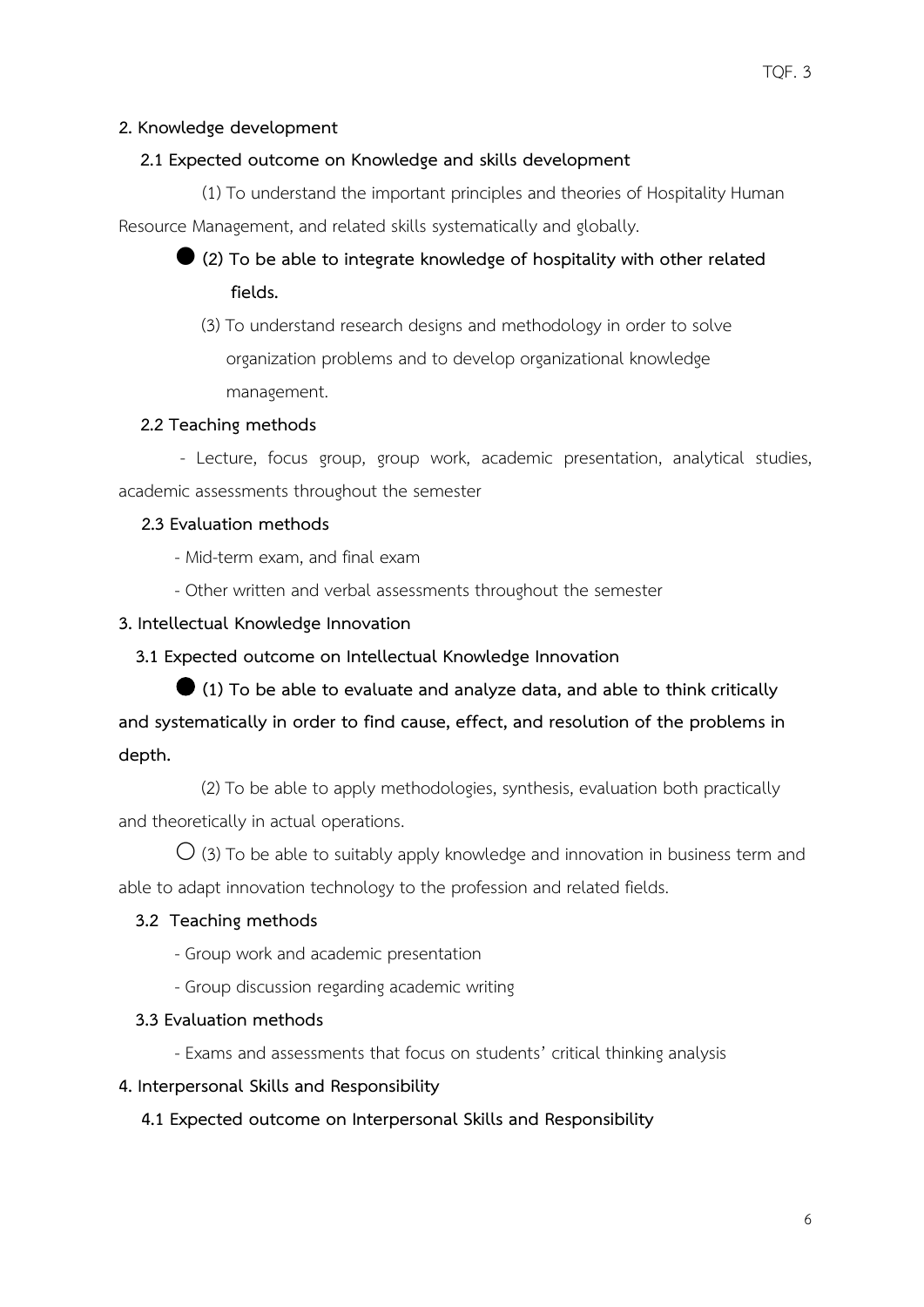# **(1) To be able to work with others and solve the problems both as a good**

#### **leader and a good team member.**

 (2) To be able to develop self – improvement continuously on professional learning improvement based on international criterion.

#### **4.2 Teaching methods**

- delegate group work for group discussions
- require oral presentations

#### **4.3 Evaluation methods**

- self evaluation
- peer evaluation

#### **5. Numerical Analysis and Information Technology Skills**

#### **5.1 Expected outcome on Numerical Analysis and Information Technology Skills**

(1) To be able to apply foreign languages effectively when communicate both academically and professionally.

(2) To be able to communicate effectively with foreigners from different culture in different situation.

## (**3) To be able to use information technology suitably in different operations.**

 (4) To be able to analyze and interpret data, facts, figures, statistics and/or numerical related tasks efficiently.

#### **5.2 Teaching methods**

- Self-study by learning from websites and youtube
- In class feedback after oral presentation

#### **5.3 Evaluation methods**

- Participation in discussions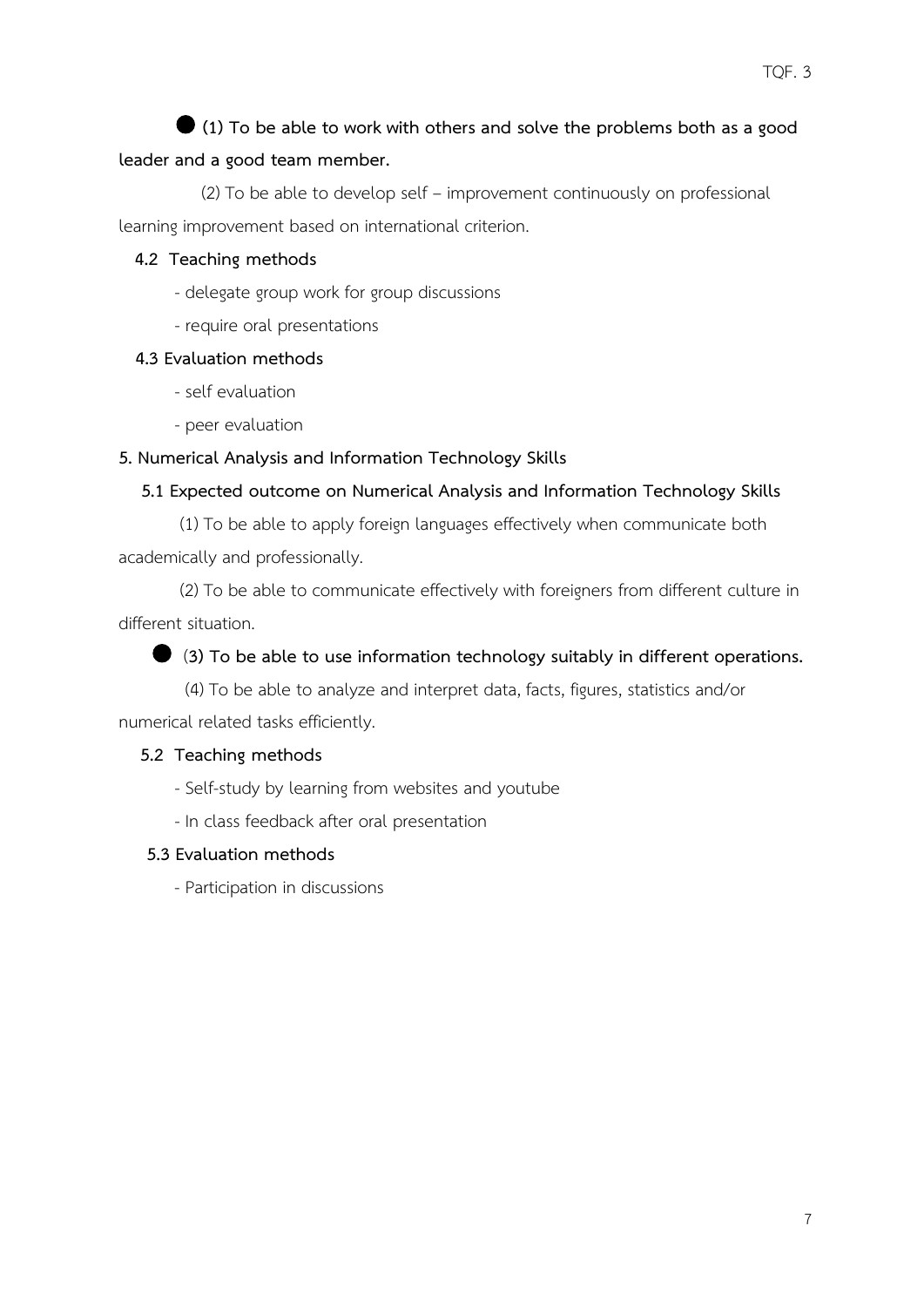# **Section 5 Teaching and Evaluation Plans**

# **1. Teaching plan**

| Week           | <b>Topic</b>                  | Hour           | Teaching & Learning Activities,<br>Instructional Media (if any) | Instructor  |
|----------------|-------------------------------|----------------|-----------------------------------------------------------------|-------------|
| $\mathbf{1}$   | * Course introduction session | $\mathfrak{Z}$ | Teaching & Learning Activities                                  | AJ.Tipvimon |
|                | * Pre-test                    |                | - Lecture                                                       | Prasertsri  |
|                |                               |                | - Pre-test                                                      |             |
|                |                               |                | <b>Instructional Media</b>                                      |             |
|                |                               |                | PowerPoint                                                      |             |
| $\overline{2}$ | * Introduction to HRM for     | 3              | Teaching & Learning Activities                                  | AJ.Tipvimon |
|                | Tourism and Hospitality       |                | - Lecture                                                       | Prasertsri  |
|                | industry                      |                | - Exercise                                                      |             |
|                | - Definition of Human         |                | <b>Instructional Media</b>                                      |             |
|                | Resource Management           |                | - PowerPoint                                                    |             |
|                | - The Supervisor and the      |                | - Youtube                                                       |             |
|                | Management Process            |                | - VDO Clip                                                      |             |
|                | - The New Expectations of     |                | Evaluation                                                      |             |
|                | <b>HR</b>                     |                | - Small test                                                    |             |
|                | - Hard and Soft HRM           |                |                                                                 |             |
| $\overline{3}$ | * Roles of HRM and HR         | 3              | Teaching & Learning Activities                                  | AJ.Tipvimon |
|                | Manager                       |                | - Guided-practice                                               | Prasertsri  |
|                | - Basic Management            |                | - Role-play                                                     |             |
|                | Principles                    |                | <b>Instructional Media</b>                                      |             |
|                | - The Management Process      |                | - PowerPoint                                                    |             |
|                | - Fundamental supervisory     |                | Evaluation                                                      |             |
|                | skills                        |                | - Individual Presentation                                       |             |
|                | - The New Roles of the        |                |                                                                 |             |
|                | Human Resources               |                |                                                                 |             |
|                | Professional                  |                |                                                                 |             |
| $\overline{4}$ | * Recruitment and selection   | $\mathfrak{Z}$ | Teaching & Learning Activities                                  | AJ.Tipvimon |
|                | - Employee recruitment        |                | - Guided-practice                                               | Prasertsri  |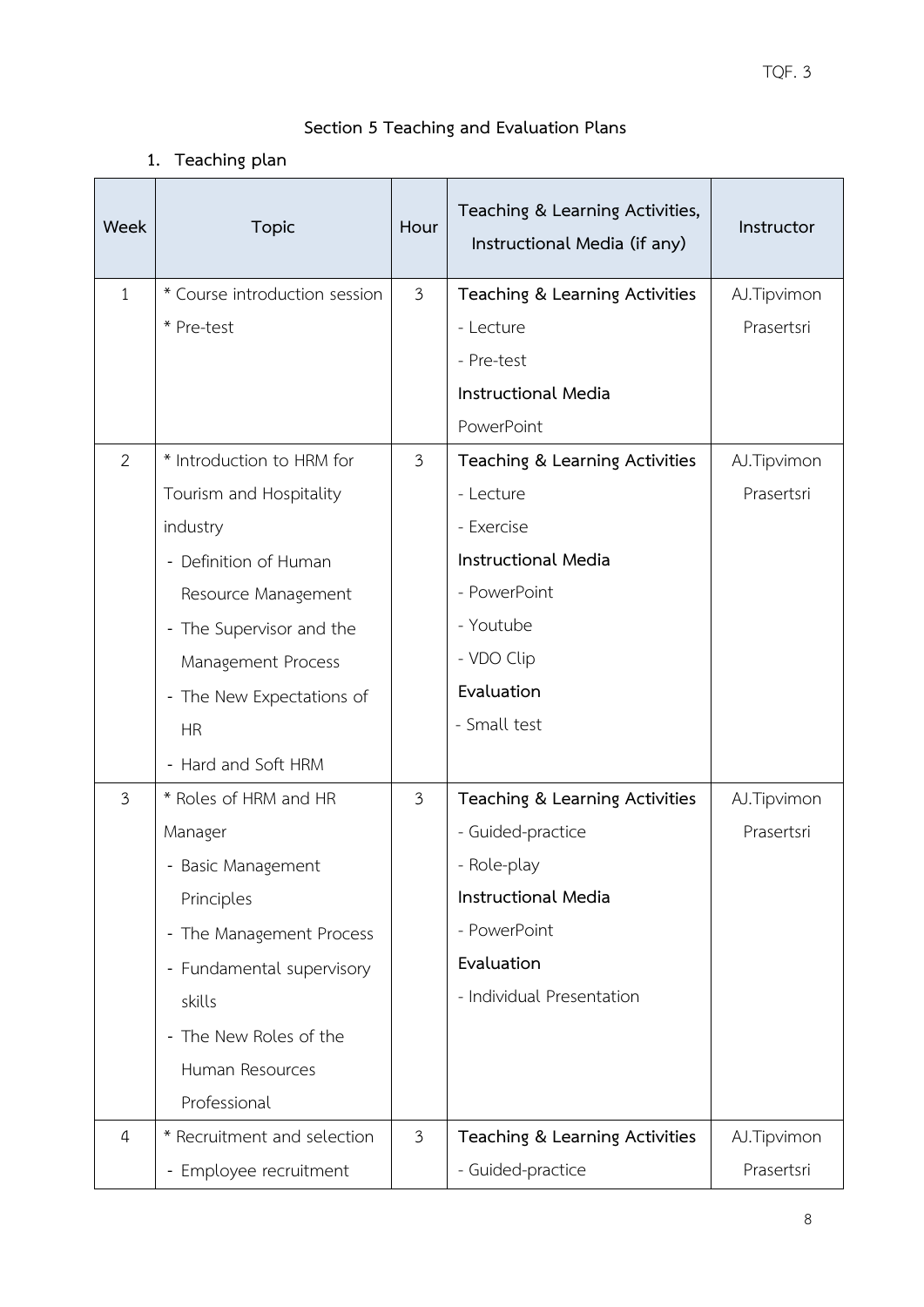| Week           | <b>Topic</b>                | Hour           | Teaching & Learning Activities,<br>Instructional Media (if any) | Instructor  |
|----------------|-----------------------------|----------------|-----------------------------------------------------------------|-------------|
|                | - Making job easier to fill |                | - Group discussion                                              |             |
|                | - The selection procedures  |                | <b>Instructional Media</b>                                      |             |
|                |                             |                | - PowerPoint                                                    |             |
|                |                             |                | - Youtube                                                       |             |
|                |                             |                | Evaluation                                                      |             |
|                |                             |                | - random Questioning                                            |             |
| 5              | * Training                  | $\mathfrak{Z}$ | Teaching & Learning Activities                                  | AJ.Tipvimon |
|                | - Hospitality training      |                | - Guided-practice                                               | Prasertsri  |
|                | - Selection the training    |                | - Case Study                                                    |             |
|                | methods                     |                | - Brainstorming                                                 |             |
|                | - Benefits of hospitality   |                | <b>Instructional Media</b>                                      |             |
|                | training                    |                | - PowerPoint                                                    |             |
|                | - Supervisors' roles        |                | - Youtube                                                       |             |
|                | - Four-step training method |                | Evaluation                                                      |             |
|                | - Types of orientation      |                | - Role model presentation                                       |             |
| 6              | * Staff recognitions and    | 3              | Teaching & Learning Activities                                  | AJ.Tipvimon |
|                | rewards                     |                | - Guided-practice                                               | Prasertsri  |
|                | - What is employee          |                | - Case study                                                    |             |
|                | recognition?                |                | - Group discussion                                              |             |
|                | - Employee objective for    |                | <b>Instructional Media</b>                                      |             |
|                | the contract for payment    |                | - PowerPoint                                                    |             |
|                | - Informal and formal       |                | Mid-Term Examination                                            |             |
|                | recognition programs        |                |                                                                 |             |
| $\overline{7}$ | * Performance management    | $\mathfrak{Z}$ | Teaching & Learning Activities                                  | AJ.Tipvimon |
|                | - An effective performance  |                | - Guided-practice                                               | Prasertsri  |
|                | management system           |                | - Brainstorming                                                 |             |
|                |                             |                | Instructional Media                                             |             |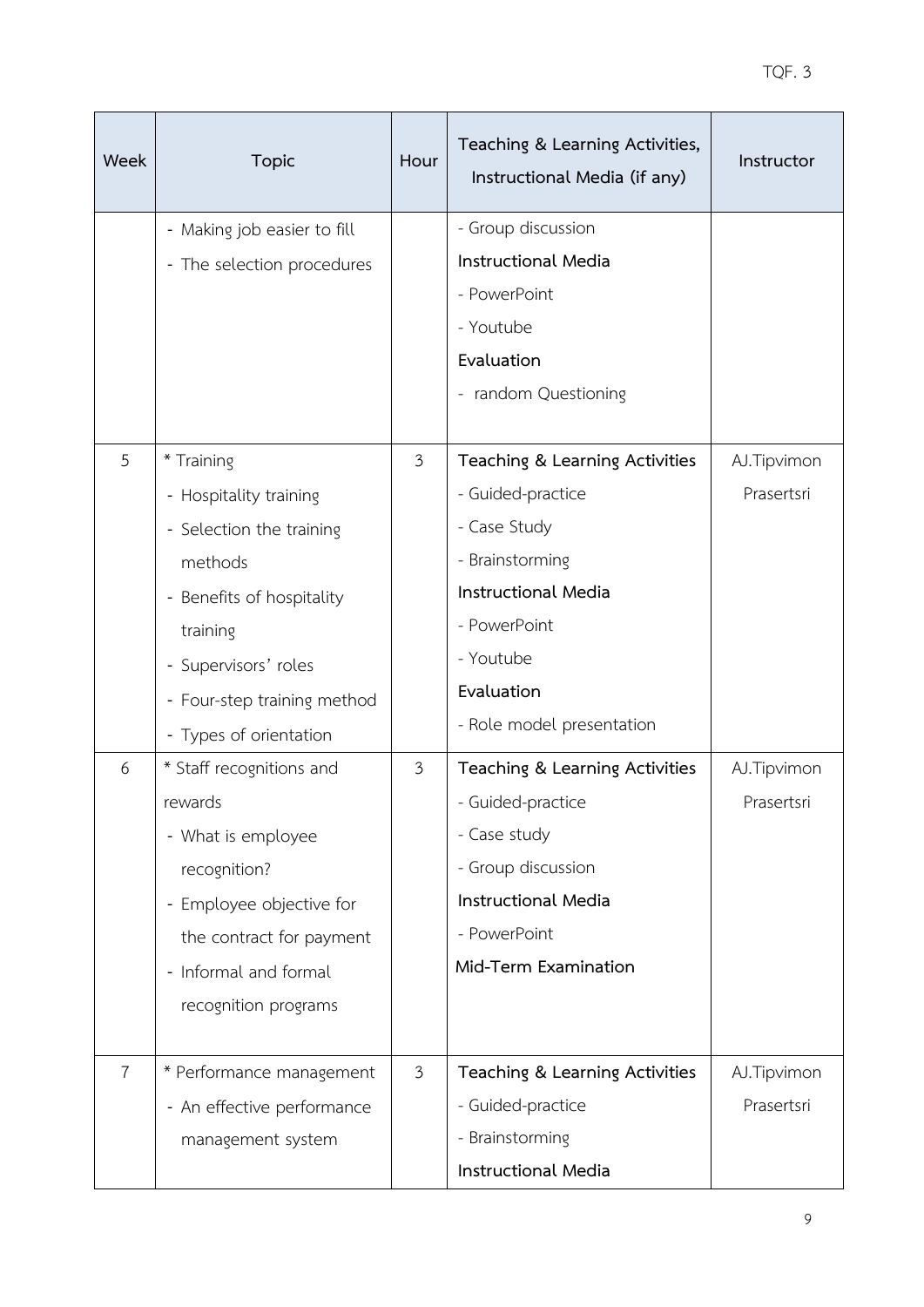| Week | <b>Topic</b>                      | Hour           | Teaching & Learning Activities,<br>Instructional Media (if any) | Instructor  |
|------|-----------------------------------|----------------|-----------------------------------------------------------------|-------------|
|      | - The performance                 |                | - PowerPoint                                                    |             |
|      | management cycle                  |                | Evaluation                                                      |             |
|      | - Determining productivity        |                | -Pair works                                                     |             |
|      | standard                          |                |                                                                 |             |
|      | - Forecasting tools               |                |                                                                 |             |
| 8    | * Employee well-being,            | $\mathfrak{Z}$ | Teaching & Learning Activities                                  | AJ.Tipvimon |
|      | welfare, health and safety in     |                | - Guided-practice                                               | Prasertsri  |
|      | workplace                         |                | - Brainstorming                                                 |             |
|      | - Absence management              |                | <b>Instructional Media</b>                                      |             |
|      | - Review and reflect              |                | - PowerPoint                                                    |             |
|      | - Developing policy               |                | Evaluation                                                      |             |
|      | * Mid-Term Examination            |                | -Kahoot Testing                                                 |             |
| 9    | * Special supervisory             | $\mathfrak{Z}$ | Teaching & Learning Activities                                  | AJ.Tipvimon |
|      | concerns: discrimination in       |                | - Guided-practice                                               | Prasertsri  |
|      | workplace (1)                     |                | - Brainstorming                                                 |             |
|      | - Equal Employment                |                | <b>Instructional Media</b>                                      |             |
|      | Opportunity law                   |                | - PowerPoint                                                    |             |
|      | - Sexual harassment               |                | - VDO Clip                                                      |             |
|      | - Measures on a harasser          |                | Evaluation                                                      |             |
|      | - Safety and Security             |                | - Nil                                                           |             |
|      | - Supervising a multicultural     |                |                                                                 |             |
|      | workforce                         |                |                                                                 |             |
| 10   | * Special supervisory             | $\mathfrak{Z}$ | Teaching & Learning Activities                                  | AJ.Tipvimon |
|      | concerns: discrimination in       |                | - Guided-practice                                               | Prasertsri  |
|      | workplace (2)                     |                | - Group discussion                                              |             |
|      | - Ethic                           |                | - Pair-work                                                     |             |
|      | Substance abuse<br>$\blacksquare$ |                | <b>Instructional Media</b>                                      |             |
|      | Unions                            |                | - PowerPoint                                                    |             |
|      |                                   |                | - Movie                                                         |             |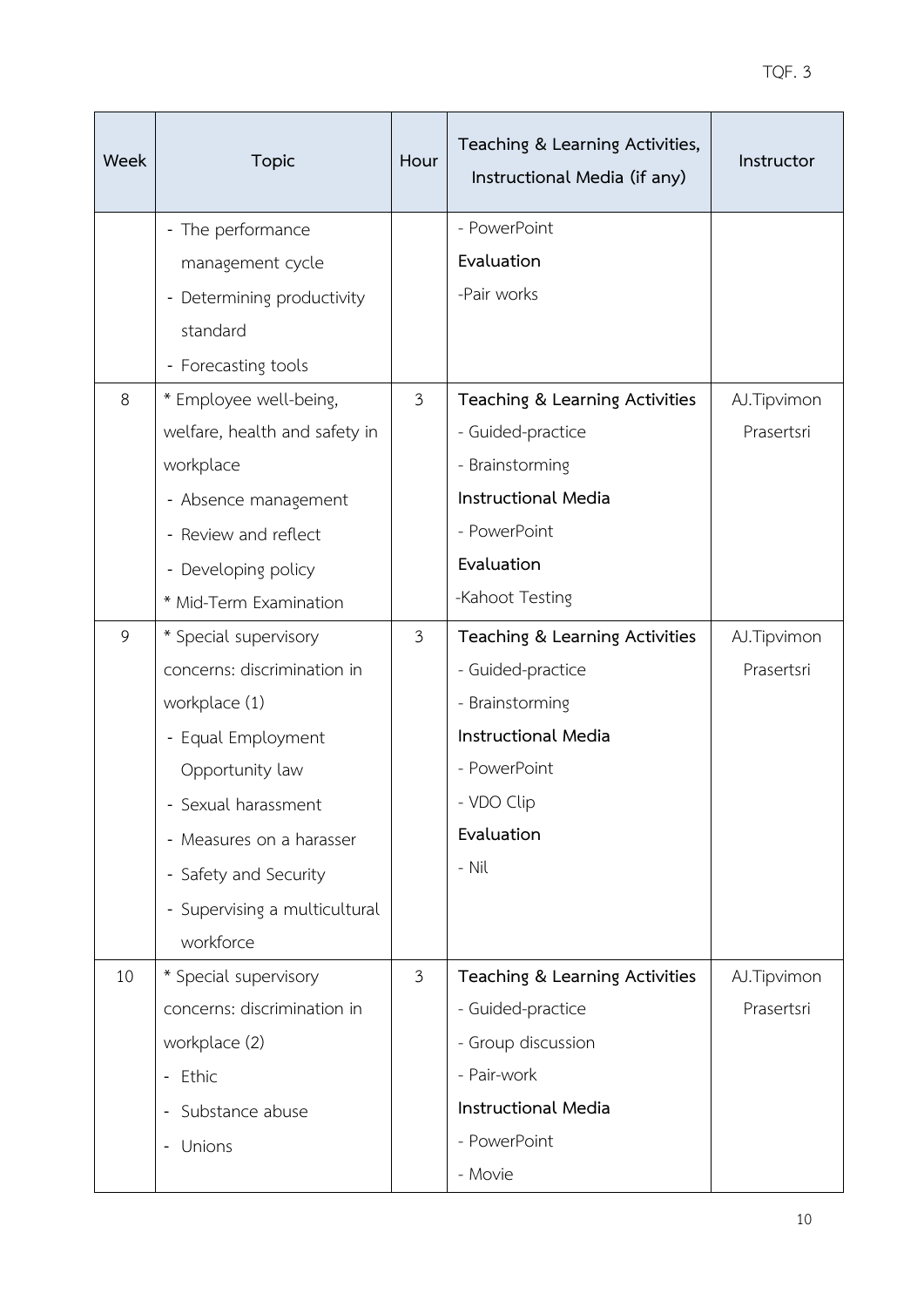| <b>Week</b> | <b>Topic</b>                                            | Hour           | Teaching & Learning Activities,<br>Instructional Media (if any) | Instructor  |
|-------------|---------------------------------------------------------|----------------|-----------------------------------------------------------------|-------------|
|             |                                                         |                | Evaluation                                                      |             |
|             |                                                         |                | - Group presentation                                            |             |
| 11          | * Motivation through                                    | $\mathfrak{Z}$ | Teaching & Learning Activities                                  | AJ.Tipvimon |
|             | leadership                                              |                | - Guided-practice                                               | Prasertsri  |
|             | - The basic view of                                     |                | - Brainstorming                                                 |             |
|             | motivation                                              |                | - Pair-work                                                     |             |
|             | - Leadership styles and                                 |                | <b>Instructional Media</b>                                      |             |
|             | motivation                                              |                | - PowerPoint                                                    |             |
|             | - Factors affecting                                     |                | - Youtube                                                       |             |
|             | leadership styles                                       |                | - VDO Clip                                                      |             |
|             | - Empowerment                                           |                | Evaluation                                                      |             |
|             | - 5 Keys to Motivation                                  |                | - Nil                                                           |             |
| 12          | * Team and Team Building                                | 3              | Teaching & Learning Activities                                  | AJ.Tipvimon |
|             | - Definition of Team                                    |                | - Guided-practice                                               | Prasertsri  |
|             | - Type of Team                                          |                | - Case study                                                    |             |
|             | - Communication pattern                                 |                | - Group work                                                    |             |
|             | - The process of team                                   |                | <b>Instructional Media</b>                                      |             |
|             | development                                             |                | - PowerPoint                                                    |             |
|             | - Special work team                                     |                | - Youtube                                                       |             |
|             | concerns                                                |                | Evaluation                                                      |             |
|             |                                                         |                | - Nil                                                           |             |
| 13          | * Grievance and disciplinary                            | 3              | Teaching & Learning Activities                                  | AJ.Tipvimon |
|             | procedures                                              |                | - Guided-practice                                               | Prasertsri  |
|             | - Setting the scene on                                  |                | - Case study                                                    |             |
|             | grievance and disciplinary                              |                | - Group discussion                                              |             |
|             | procedures                                              |                | - Pair work                                                     |             |
|             | - Grievance procedures                                  |                | <b>Instructional Media</b>                                      |             |
|             | Disciplinary procedures<br>$\qquad \qquad \blacksquare$ |                | - PowerPoint                                                    |             |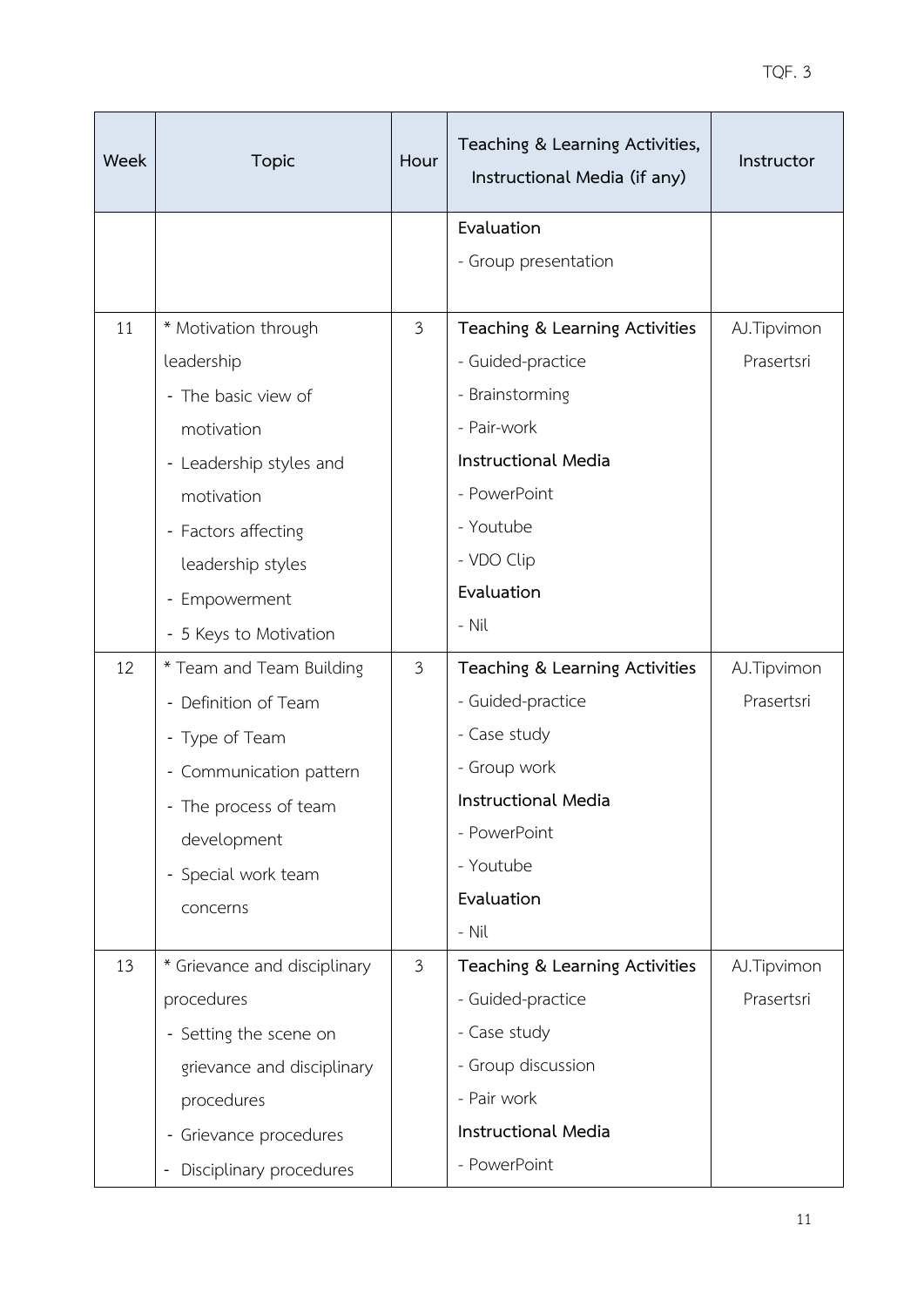| Week | <b>Topic</b>              | Hour           | Teaching & Learning Activities,<br>Instructional Media (if any) | Instructor  |
|------|---------------------------|----------------|-----------------------------------------------------------------|-------------|
|      |                           |                | - Youtube                                                       |             |
|      |                           |                | - VDO Clip                                                      |             |
|      |                           |                | Evaluation                                                      |             |
|      |                           |                | - Tasks assignment through                                      |             |
|      |                           |                | Google classroom application                                    |             |
| 14   | * Managing Change         | $\mathfrak{Z}$ | Teaching & Learning Activities                                  | AJ.Tipvimon |
|      | - Forces of change        |                | - Guided-practice                                               | Prasertsri  |
|      | - Forces of stability     |                | - Case study                                                    |             |
|      | - Model of change         |                | - Pair work                                                     |             |
|      | - Change strategies       |                | <b>Instructional Media</b>                                      |             |
|      |                           |                | - PowerPoint                                                    |             |
|      |                           |                | - Youtube                                                       |             |
|      |                           |                | Evaluation                                                      |             |
|      |                           |                | - Nil                                                           |             |
| 15   | * Case study              | $\mathfrak{Z}$ | Teaching & Learning Activities                                  | AJ.Tipvimon |
|      | * Term paper presentation |                | - Guided-practice                                               | Prasertsri  |
|      |                           |                | - Case study                                                    |             |
|      |                           |                | - Pair work                                                     |             |
|      |                           |                | <b>Instructional Media</b>                                      |             |
|      |                           |                | - PowerPoint                                                    |             |
|      |                           |                | Evaluation                                                      |             |
|      |                           |                | - Nil                                                           |             |
| 16   | * Final Examination       | 3              | <b>Final Examination</b>                                        | AJ.Tipvimon |
|      |                           |                | (written examination                                            | Prasertsri  |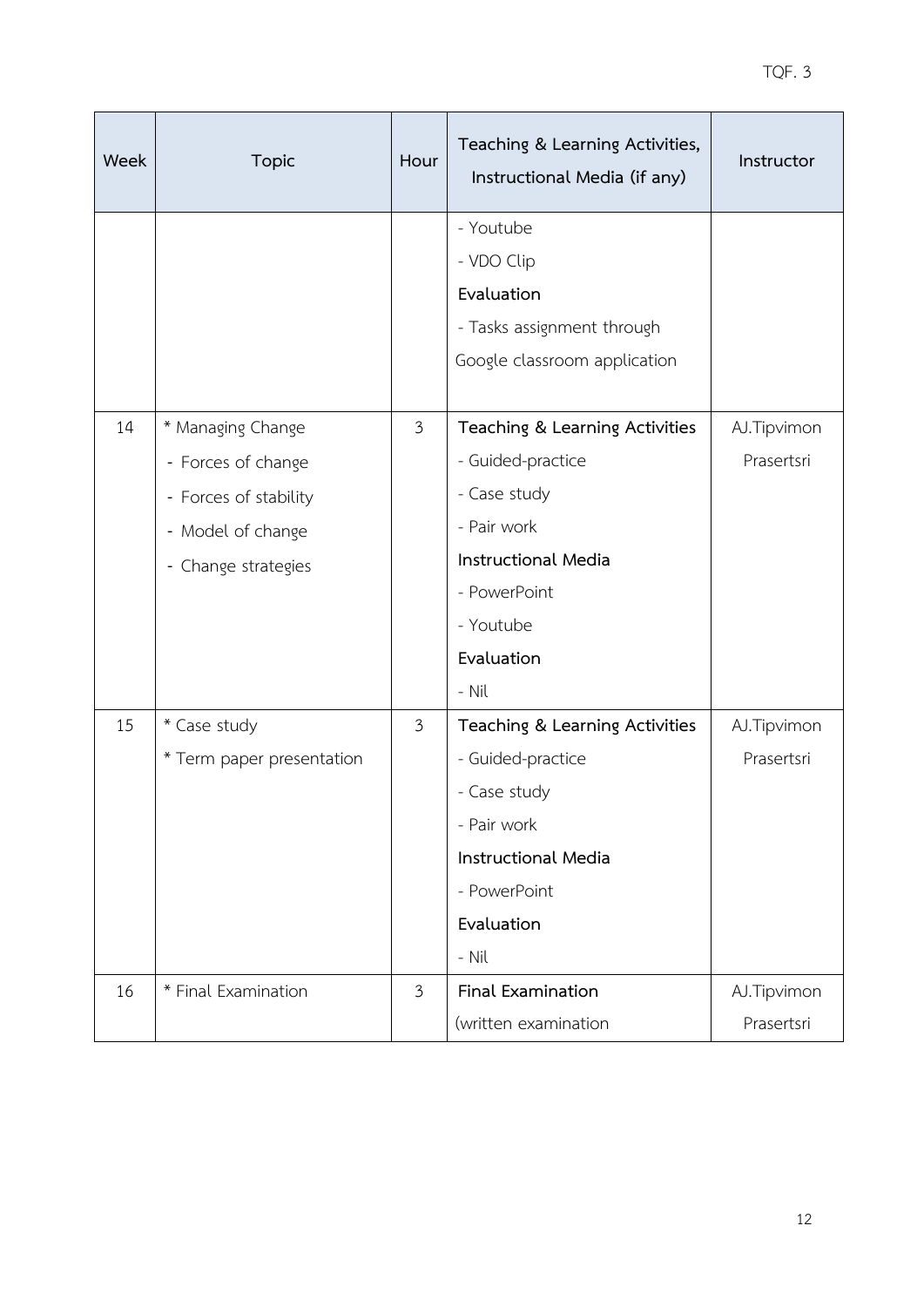**2. Evaluation plan**

| Activities     | Expected            | Methods                  | Week     | Percentage |
|----------------|---------------------|--------------------------|----------|------------|
|                | outcomes            |                          |          |            |
|                | 1.2, 1.4            | Student's attendance and | $1 - 15$ | 10%        |
|                |                     | punctuality              |          |            |
| $\overline{2}$ | 2.1, 2.2            | Pair work, Group work,   | $1 - 15$ | 40%        |
|                |                     | Role-play                |          |            |
| 3              | 2.1, 3.1, 3.3       | Midterm Examination      | 8        | 20%        |
| $\overline{4}$ | 1.2, 1.4, 2.1, 2.2, | Final Examination        | 16       | 20%        |
|                | 2.4, 3.1, 3.3, 4.1  |                          |          |            |
| 5              | 1.2, 1.3, 4.1, 5.1  | English Discovery        | $1 - 15$ | 10%        |

# **Section 6 Teaching Materials and Resources**

# **1. Texts and main documents**

Dennis Nickson. (2013). **Human Resource Management for the Hospitality and** 

**Tourism Industries** 2nd. Routledge.

# **2. Documents and important information**

|   | American Hotel & Lodging Association., Johanson M., and Sciarini M.S. (2012). "Managing |
|---|-----------------------------------------------------------------------------------------|
|   | Hospitality Human Resources", 5 <sup>th</sup> Edition. Educational Institute            |
| 2 | Lucio M.M. (2014). "International human resource management: an employment              |
|   | relations perspective". Sage                                                            |

# **3. Documents and recommended information**

| Foster D.L. (1991 " The Business of Travel: Agency Operations and Administration". |
|------------------------------------------------------------------------------------|
| McGraw-Hill Book Co. Ltd.                                                          |